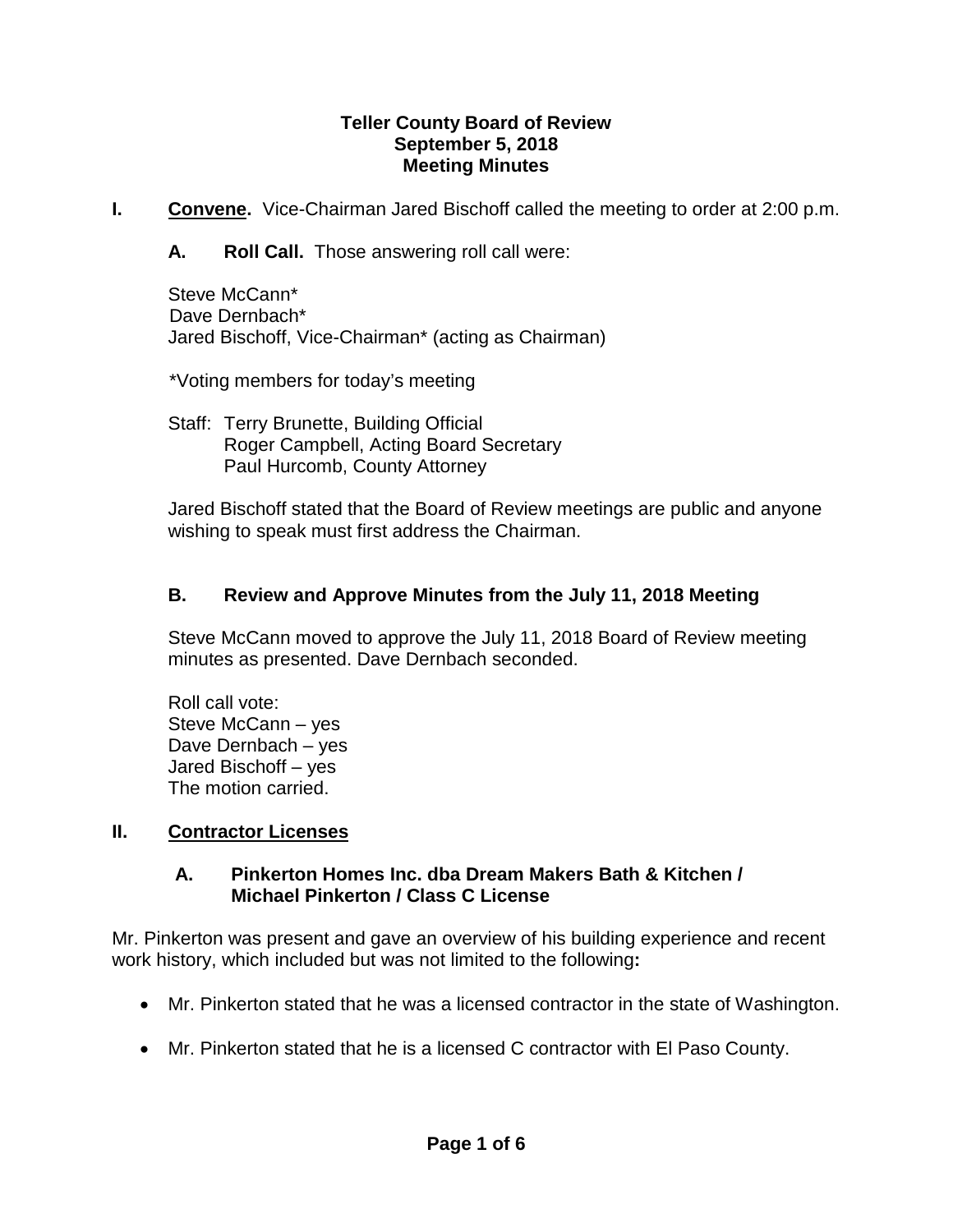• Mr. Pinkerton stated he has no ground-up experience and has no intention for ground-up homes in Teller County.

There was further discussion between the applicant and the Board. The Board reviewed the submitted packet and asked Mr. Pinkerton clarifying questions.

Dave Dernbach and Jared Bischoff recommended that, based upon Mr. Pinkerton's experience and the type of work he intended to do in Teller County, a C-1 License was appropriate. Mr. Pinkerton agreed.

Jared Bischoff opened this matter up for public comment. No public comment. Close public comment.

Dave Dernbach moved to grant Pinkerton Homes Inc. dba Dream Makers Bath & Kitchen with Michael Pinkerton as examinee, a Class C-1 license.

Steve McCann seconded.

Roll call vote: Steve McCann – yes Dave Dernbach – yes Jared Bischoff – yes The motion carried.

# **B. Brian Kish Inc. / Brian Kish / Class C License**

Mr. Kish was present and gave an overview of his building experience and recent work history, which included but was not limited to the following:

- He had been a licensed D framing contractor in Teller County.
- Projects consisted of ground up homes and log homes.
- He intends to build spec homes in Teller County.

Terry Brunette stated that he would support a Class C license limited to 1 home.

There was further discussion between the applicant and the Board. The Board reviewed the submitted packet and asked Mr. Kish clarifying questions.

Jared Bischoff opened this matter up for public comment. No public comment. Close public comment.

Dave Dernbach moved to grant Brian Kish Inc., with Brian Kish as examinee, a Class C license limited to one home contingent upon Teller County receiving Mr. Kish's Workman's Compensation waiver from the state.

Jared Bischoff seconded.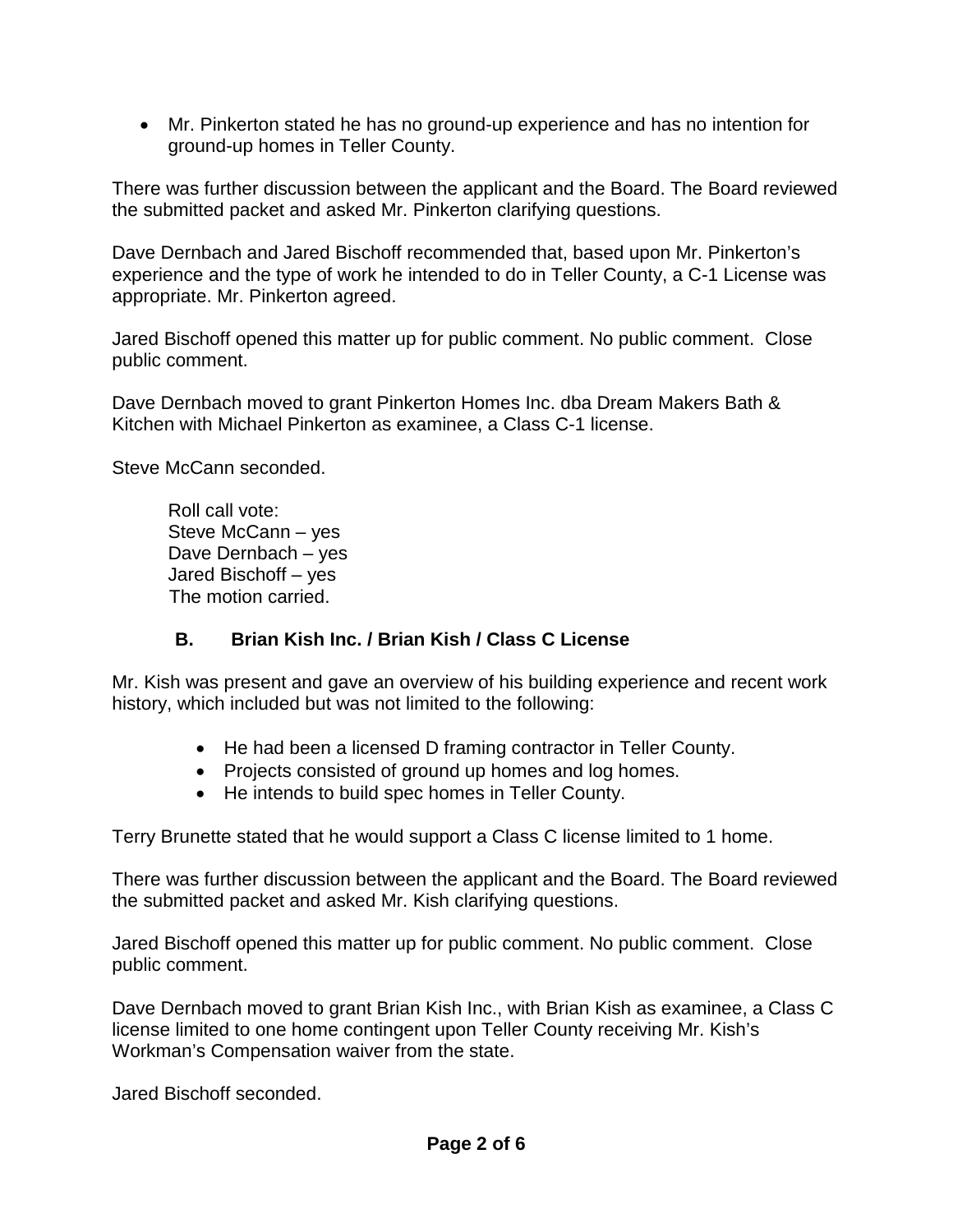Roll call vote: Steve McCann – yes Dave Dernbach – yes Jared Bischoff – yes The motion carried.

# **C. 3-2-1 Renovations, LLC / Christian S. Halcomb / Class B-1 License**

Mr. Halcomb was present and gave an overview of his building experience and recent work history, which included but was not limited to the following**:**

- He is licensed as a Class C contractor in El Paso County.
- Projects consist of ground up homes, commercial tenant finishes and store fronts.

There was further discussion between the applicant and the Board. The Board reviewed the submitted packet and asked Mr. Halcomb clarifying questions.

Dave Dernbach asked Mr. Halcomb if he would be open to being granted a Class C license due to his experience.

Mr. Halcomb agreed.

Jared Bischoff opened this matter up for public comment. No public comment. Close public comment.

Steve McCann moved to grant 3-2-1 Renovations, LLC, with Christian S. Halcomb as examinee, a Class C license.

Dave Dernbach seconded.

Roll call vote: Steve McCann – yes Dave Dernbach – yes Jared Bischoff – yes The motion carried.

# **D. Tall Pines Builders, LLC / Stephen K. White / Class C**

Mr. White was present and gave an overview of his building experience and recent work history, which included but was not limited to the following**:**

- Worked building homes in Colorado since 1972.
- Held a Class A License in Aurora.
- Holds a Class C License in El Paso County.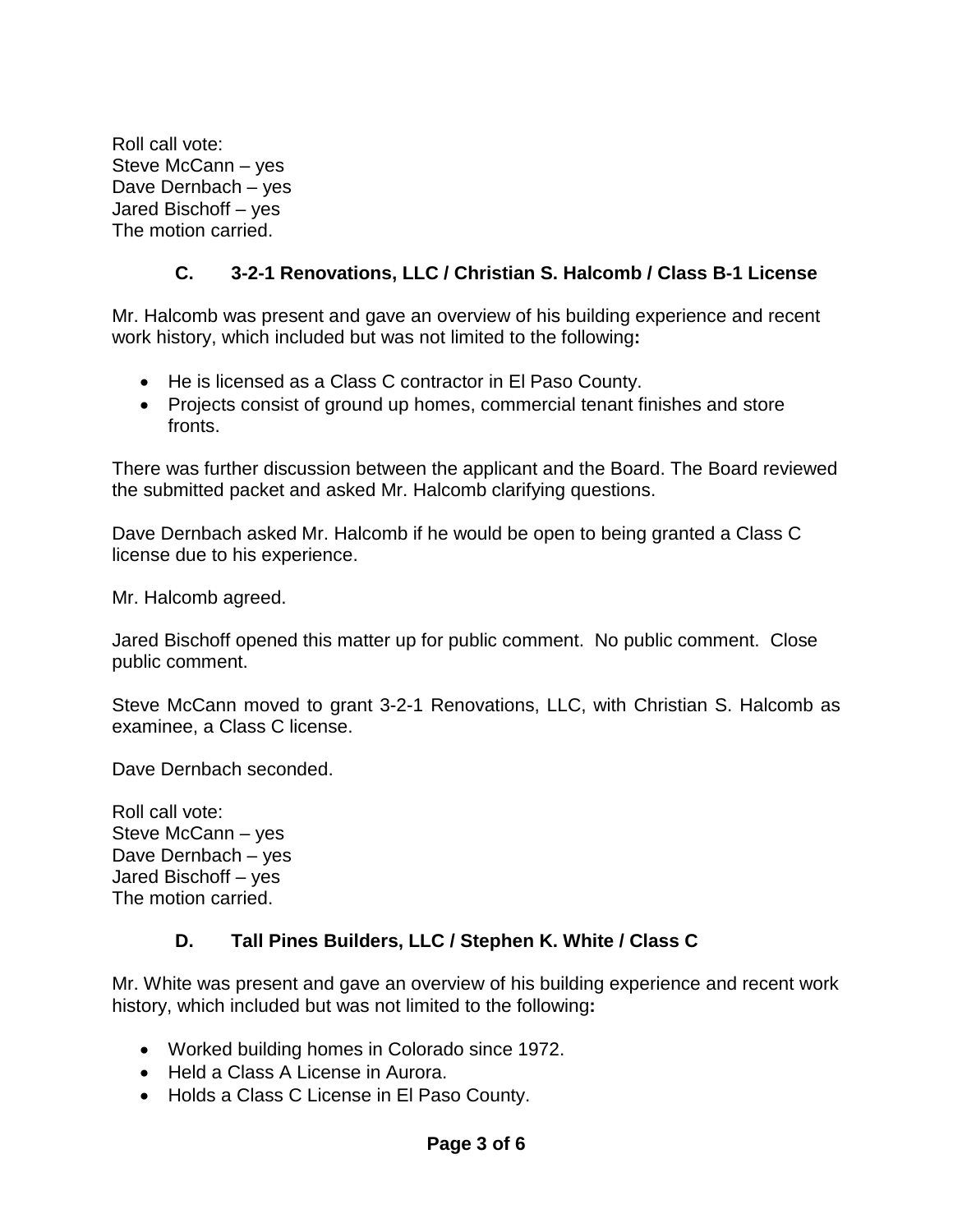• Intends to build a 4,000 sq. ft. home in Teller County for a client.

There was further discussion between the applicant and the Board. The Board reviewed the submitted packet and asked Mr. White clarifying questions.

Jared Bischoff opened this matter up for public comment. No public comment. Close public comment.

Dave Dernbach moved to grant Tall Pines Builders, LLC, with Stephen K. White as examinee, a Class C License.

Steve McCann seconded.

Roll call vote: Steve McCann – yes Dave Dernbach – yes Jared Bischoff – yes The motion carried.

## **E. Calton Homes, LLC / Meghan Fredrickson / Class C License**

Ms. Fredrickson was present and gave an overview of her building experience and recent work history, which included but was not limited to the following**:**

- Ms. Fredrickson has project managed construction for her father for several years.
- Ms. Fredrickson has held a Class C-1 license with El Paso County for 1 year.
- Owner Bill Reilly who is a retired contractor will be assisting Ms. Fredrickson in the day to day operations.

There was further discussion between the applicant and the Board. The Board reviewed the submitted packet and asked Ms. Fredrickson clarifying questions.

Jared Bischoff opened this matter up for public comment. No public comment. Close public comment.

Steve McCann moved to grant Calton Homes, LLC, with Meghan Fredrickson as examinee, a Class C License.

Dave Dernbach seconded.

Roll call vote: Steve McCann – yes Dave Dernbach – yes Jared Bischoff – yes The motion carried.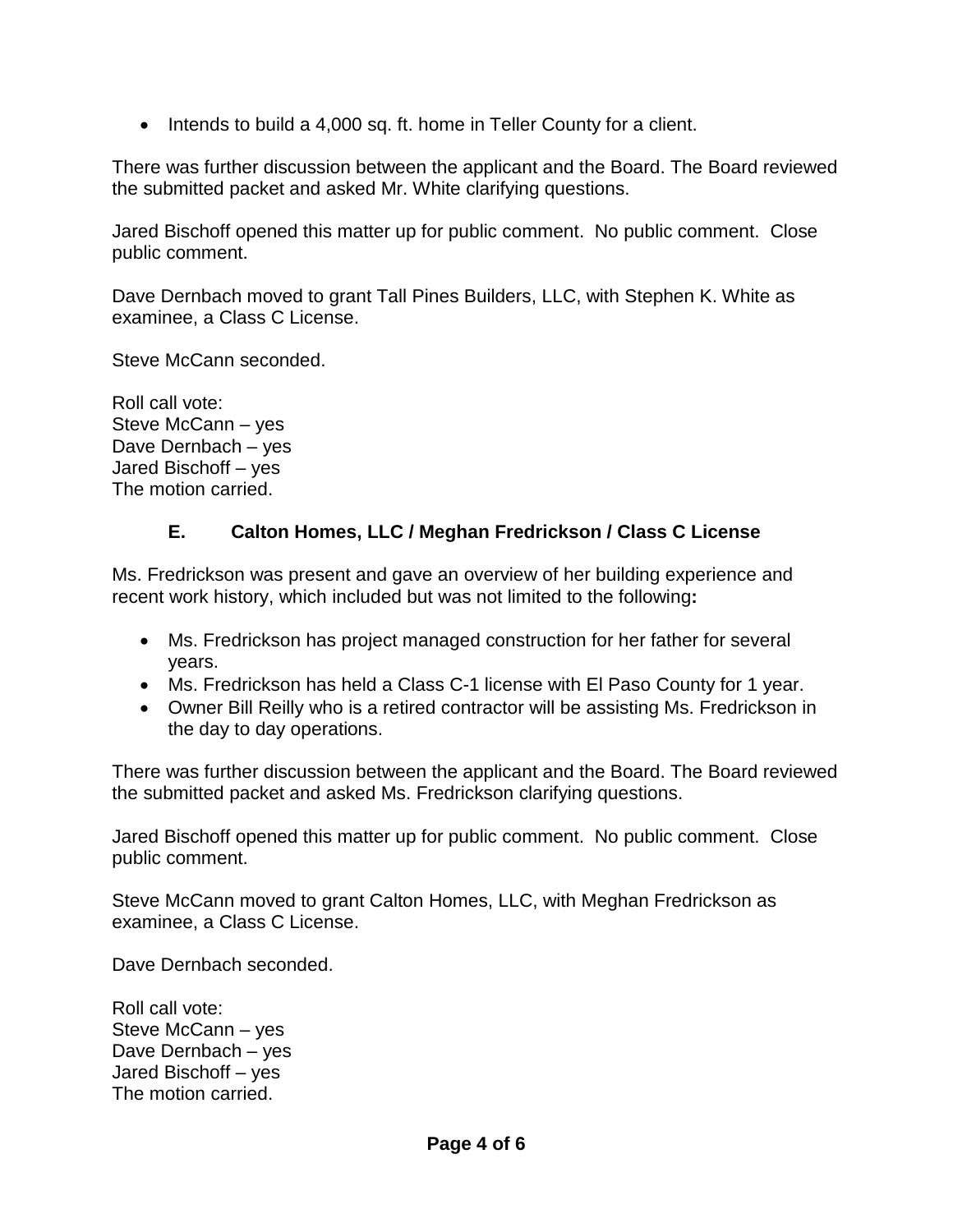# **F. Rocky View Construction, LLC / Orva Yoder / Class C-1 License**

Mr. Yoder was not present and the Board moved on to the next agenda item.

# **G. Better by Design, LLC / Grant H. Hall / Class C License**

Mr. Hall was present and gave an overview of his building experience and recent work history, which included but was not limited to the following**:**

- Mr. Hall has installed manufactured homes in multiple states since 2003.
- Mr. Hall holds a Class C license with El Paso County as well as a tier 2 septic license.
- Mr. Hall intends on building manufactured homes in Teller County.

There was further discussion between the applicant and the Board. The Board reviewed the submitted packet and asked Mr. Hall clarifying questions.

Jared Bischoff opened this matter up for public comment. No public comment. Close public comment.

Dave Dernbach moved to grant Better by Design, LLC, with Grant H. Hall as examinee, a Class C License

Steve McCann seconded.

Roll call vote: Steve McCann – yes Dave Dernbach – yes Jared Bischoff – yes The motion carried

# **H. Champion Windows, LLC / Greg Basham / Class C License**

Mr. Brandt Mingee, examinee, was present (not Greg Basham) and gave an overview of his building experience and recent work history, which included but was not limited to the following**:**

- Mr. Mingee holds a Class C License in El Paso and Fremont Counties as well as Canon City.
- Mr. Mingee intends on building small additions and sunrooms in Teller County.

There was further discussion between the applicant and the Board. The Board reviewed the submitted packet and asked Mr. Mingee clarifying questions.

Jared Bischoff noted that there was no public present for any public comment.